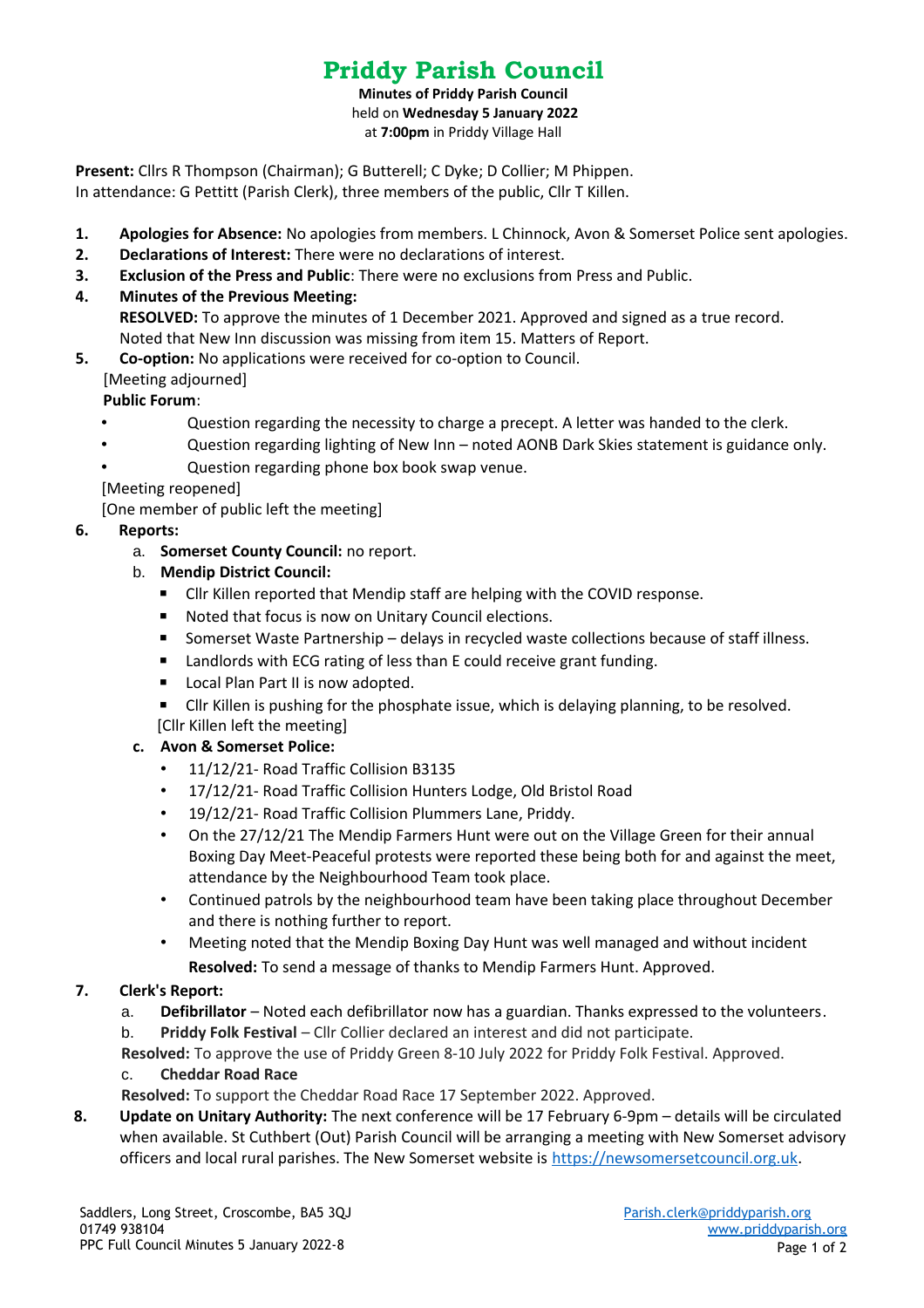## **9. Consultation / Website**:

a. **Update on draft Priddy Parish Consultation:** Online, printed and face to face methods will be used to consult with Parish, with a consultation event to be approved at next meeting. The results of the 1999 consultation to be published on the website.

b. **Ratified:** To approve creation of new Priddy website. Approved.

The new logo will be sent to Clerk. The old website will be retained for email facility and PPC archives.

- **10. Traffic Calming Advisory Group:** Deferred to next meeting.
- **11. Queen's Platinum Jubilee Beacon event:** Zoom meeting to be set up with Westbury sub Mendip Parish Council. A parish fete to be organised for 4 June 2022 – funding to be sought from SALC and elsewhere.

## **12. Environmental Initiatives and Maintenance**

a. **Update on access point to Deer Leap car park:** Talks are ongoing between Parish Council, AONB and farmers. AONB can install a barrier to prevent access to caravans but allow smaller vans. Noted that the situation is complex. Parishioners are invited to offer any ideas they may have towards resolution. Parish Council will relay comments back to AONB.

b. **Tree planting** – Tree Plan for specimen tree planting on and around Village Green received from Mendip Hills AONB.

**Resolved:** To approve Council suggestions for tree planting.

- To consult with landowners re replacement by PPC of trees lost through ash dieback.
- Sweet Chestnut AONB 50 yr commemorative tree outside New Inn with circular bench.
- Top Green 4 Rowans as war memorial trees plus 2 Field Maples.

## Approved.

Cllr Thompson to write to AONB with amendments and also suggest Coxton End Lane, Dark Lane; Nine Barrows Lane, East Water Lane, and Dursdon Drove as further sites for planting.

- c. **Rewilding Somerset:** Cllr Phippen will share the link.
- d. **Strimming and mowing:** Cllr Collier to pass previous tender document to Clerk. 10 cuts leaving 2m north and south. For advertisement in Pew, Facebook and elsewhere. Approval at March meeting. Consideration given to wildflower planting – this would reduce strimming costs.
- e. **Hurdle Stack:** Quotes called for hurdle stack thatch repair. Previous thatcher to be included.
- f. **Priddy Green flag and loop:** Flag and loop successfully repaired.
- g. **Nine Barrows triangle:** Issue with triangle vehicle damage. Various ideas discussed. Clerk will contact Highways Engineer and reply to member of public email.

# **13. Finance and Budget Review**

- a. **RFO:** Noted Contract approved at last meeting appointed the Clerk as RFO.
- b. **Internal Review Officer: Resolved**: To appoint Cllr Phippen as Internal Review Officer. Approved.

c. **Payments:** Salary & expenses; £124.80 Defibrillator parts; £10 SLCC & £50 SALC training; £40 ICO.

**Resolved:** To approve payments listed in Item 13c and to investigate statutory requirements for Parish Council membership to ICO. Approved.

d. **Budget**: **Resolved:** To retain Wayleave capital for special project. Approved.

## **Resolved:** To approve budget and Precept at £11,500 for 2022/23. Approved.

## **14. Planning Applications**

a. **2021/2807/FUL** – Erection of Agricultural building for general use, Paywell Farm.

**Resolved:** To leave decision to the Planning Officer. Approved.

## **15. Policy Review**

- a. **Resolved**: To accept amendments to PPC Planning Procedures policy. Approved.
- b. **Resolved:** To adopt SLCC Press & Media policy. Approved. Noted Parish Council FB page to be set up.

# **16. Matters of Report**

a. Nine Barrows development. February agenda to consider planting / development on land adjacent to north side of lane.

- b. New Inn strategy for future February agenda.
- c. Document Retention Policy, Village Green Policy & Standing Orders February agenda.

## **Date of next Meeting: Wednesday 2 February 2022, 7pm**

Saddlers, Long Street, Croscombe, BA5 3QJ 01749 938104 PPC Full Council Minutes 5 January 2022-9